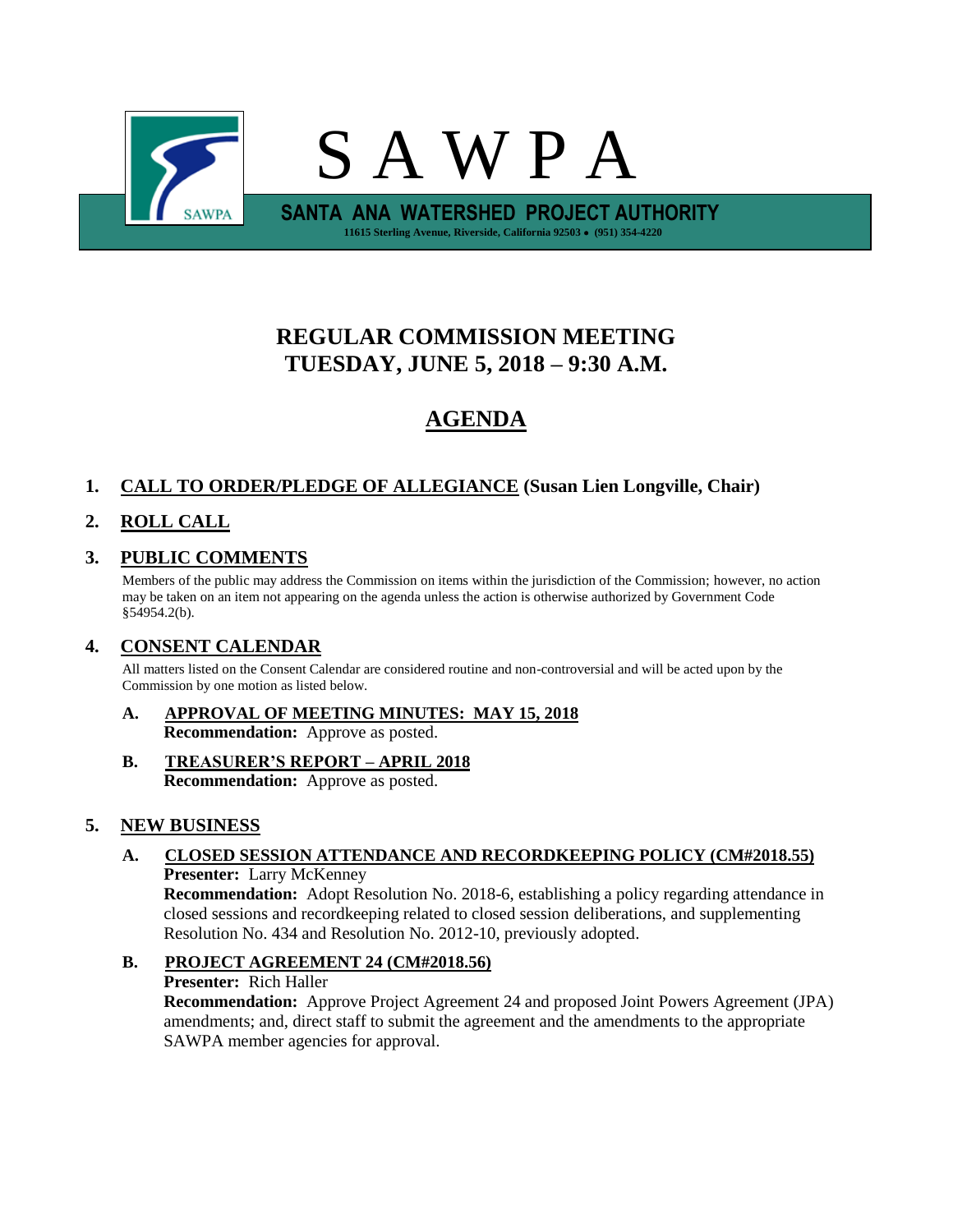### **C. RISK SCIENCES GSA AND TO APPROVAL (CM#2018.58)**

### **Presenter:** Rick Whetsel

**Recommendation:** Approve execution of the following documents:

- 1) General Services Agreement (GSA) with Risk Sciences to serve as regulatory strategist and compliance expert for a number of SAWPA Task Force efforts through December 2019;
- 2) Change Order No. RISK374-07 with Risk Sciences for a no cost time extension through December 2018 to serve as regulatory strategist and compliance expert for the Basin Monitoring Task Force;
- 3) Task Order No. RISK384-09 with Risk Sciences for an amount not-to-exceed \$49,340 for FY 2018-19 to serve as regulatory strategist and compliance expert for the Middle Santa Ana River Pathogen TMDL Task Force; and,
- 4) Task Order No. RISK386-10 with Risk Sciences for an amount not-to-exceed \$46,820 for FY 2018-19 to serve as regulatory strategist and compliance expert for the Regional Water Quality Monitoring Task Force.

### **D. MEMBERSHIP IN CALIFORNIA ASSOCIATION OF MUTUAL WATER COMPANIES (CAL MUTUALS) JOINT POWERS RISK AND INSURANCE MANAGEMENT AUTHORITY (JPRIMA) (CM#2018.57)**

### **Presenter:** Karen Williams

**Recommendation:** Approve SAWPA becoming a member of the Joint Powers Risk and Insurance Management Authority (JPRIMA) and authorize the General Manager to sign all required documentation

### **E. IT INFRASTRUCTURE REPLACEMENT (CM#2018.59)**

**Presenter:** Dean Unger

**Recommendation:** Approve the previously budgeted upgrade of the IT Infrastructure which includes the purchase of 3 HP Servers and disk storage for Western States Contracting Alliance (WSCA) pricing of \$69,000.

### **6. INFORMATIONAL REPORTS**

**Recommendation:** Receive for information.

### **A. MEETING ATTENDANCE REPORTS – COMMISSIONERS AND ALTERNATES**

Commissioners and Alternate Commissioners will provide an oral report on meetings attended during the month of May, 2018.

- **B. CITY OF BEAUMONT UPDATE (CM#2018.60) Presenter:** Carlos Quintero
- **C. SAWPA GENERAL MANAGERS MEETING NOTES** May 15, 2018
- **D. CHAIR'S COMMENTS/REPORT**
- **E. COMMISSIONERS' COMMENTS**
- **F. COMMISSIONERS' REQUEST FOR FUTURE AGENDA ITEMS**